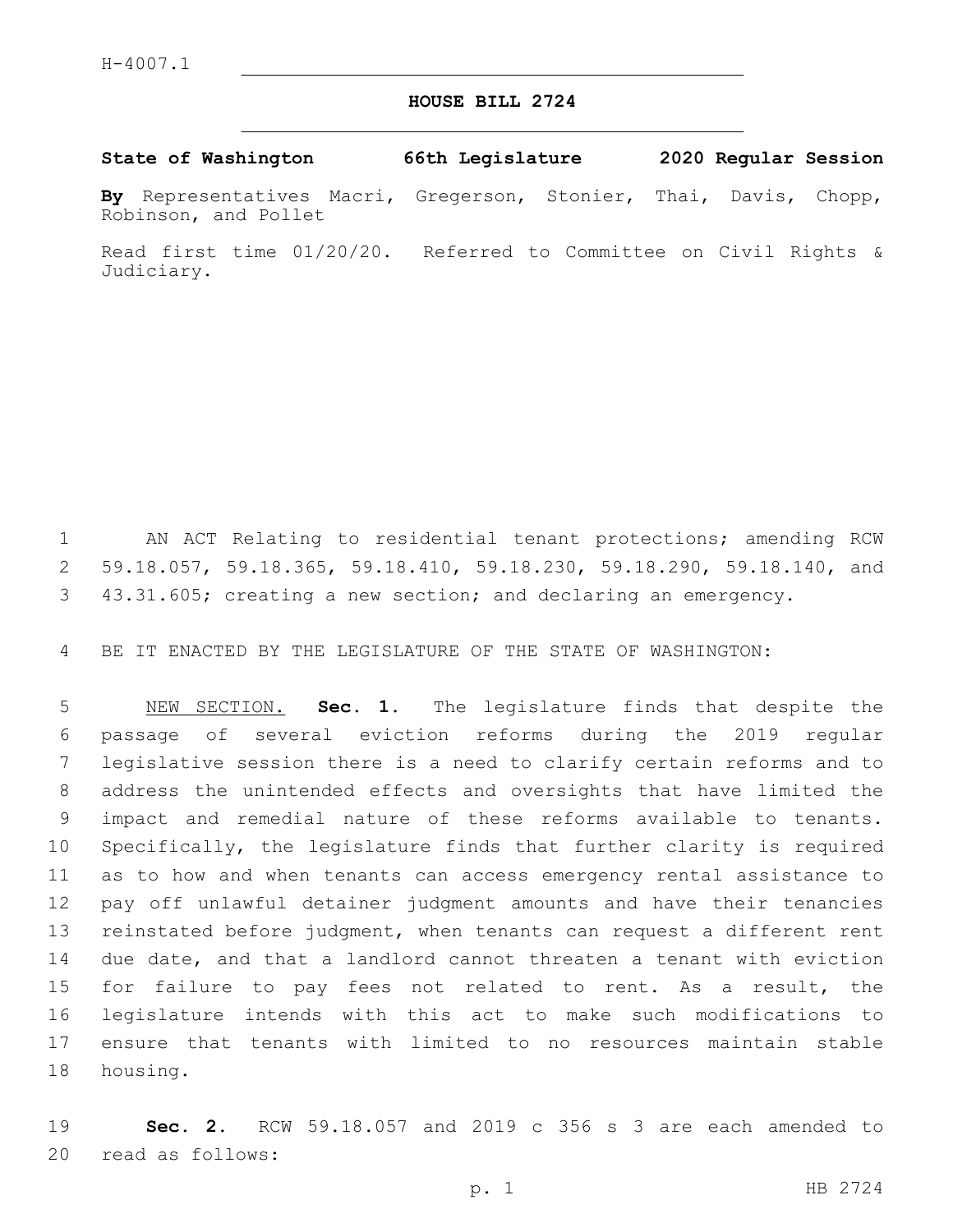(1) Every fourteen-day notice served pursuant to RCW 59.12.030(3) must be in substantially the following form:2

| 3  | "TO:                                                                          |
|----|-------------------------------------------------------------------------------|
| 4  | AND TO:                                                                       |
| 5  | <b>ADDRESS:</b>                                                               |
| 6  | FOURTEEN-DAY NOTICE TO PAY RENT OR VACATE THE PREMISES                        |
| 7  | are receiving (( <del>the attached</del> )) this notice because<br>the<br>You |
| 8  | landlord alleges you are not in compliance with the terms<br>of the           |
| 9  | lease agreement by failing to pay rent and/or utilities and/or                |
| 10 | recurring or periodic charges that are past due.                              |
| 11 | (1) Monthly rent due for (list month(s)): $\frac{1}{2}$ (dollar amount)       |
| 12 | AND/OR                                                                        |
| 13 | (2) Utilities due for (list month(s)): $\frac{1}{2}$ (dollar amount)          |
| 14 | AND/OR                                                                        |
| 15 | (3) Other recurring or periodic charges identified in the lease               |
| 16 | for $(list month(s)):$ \$ $(dollar amount)$                                   |
| 17 | TOTAL AMOUNT DUE: \$ (dollar amount)                                          |
| 18 | Note - payment must be $((by-eash))$ made pursuant to the terms of            |
| 19 | the rental agreement or by nonelectronic means including, but not             |
| 20 | limited to, cashier's check, money order, or other certified funds            |
| 21 | ((pursuant to the terms of the rental agreement)).                            |
| 22 | You must pay the total amount due to your landlord within                     |
| 23 | fourteen (14) days after service of this notice or you must vacate            |
| 24 | the premises. Any payment you make to the landlord must first be              |
| 25 | applied to the total amount due as shown on this notice. Any failure          |
| 26 | to comply with this notice within fourteen (14) days after service of         |
| 27 | this notice may result in a judicial proceeding that leads to your            |
| 28 | eviction from the premises.                                                   |
| 29 | The Washington state Office of the Attorney General has this                  |
| 30 | notice in multiple languages on its web site. You will also find              |
| 31 | information there on how to find a lawyer or advocate at low or no            |
| 32 | cost and any available resources to help you pay your rent.                   |
| 33 | Alternatively, for no-cost legal assistance for low-income renters            |
| 34 | call 2-1-1 ((to learn about these services)) or the Northwest Justice         |
| 35 | Project CLEAR Hotline outside King County (888) 201-1014 weekdays             |
| 36 | between 9:15 a.m. - 12:15 p.m., or (888) 387-7111 for seniors (age 60         |

- **and over). You may find additional information to help you at http://**
- **www.washingtonlawhelp.org.**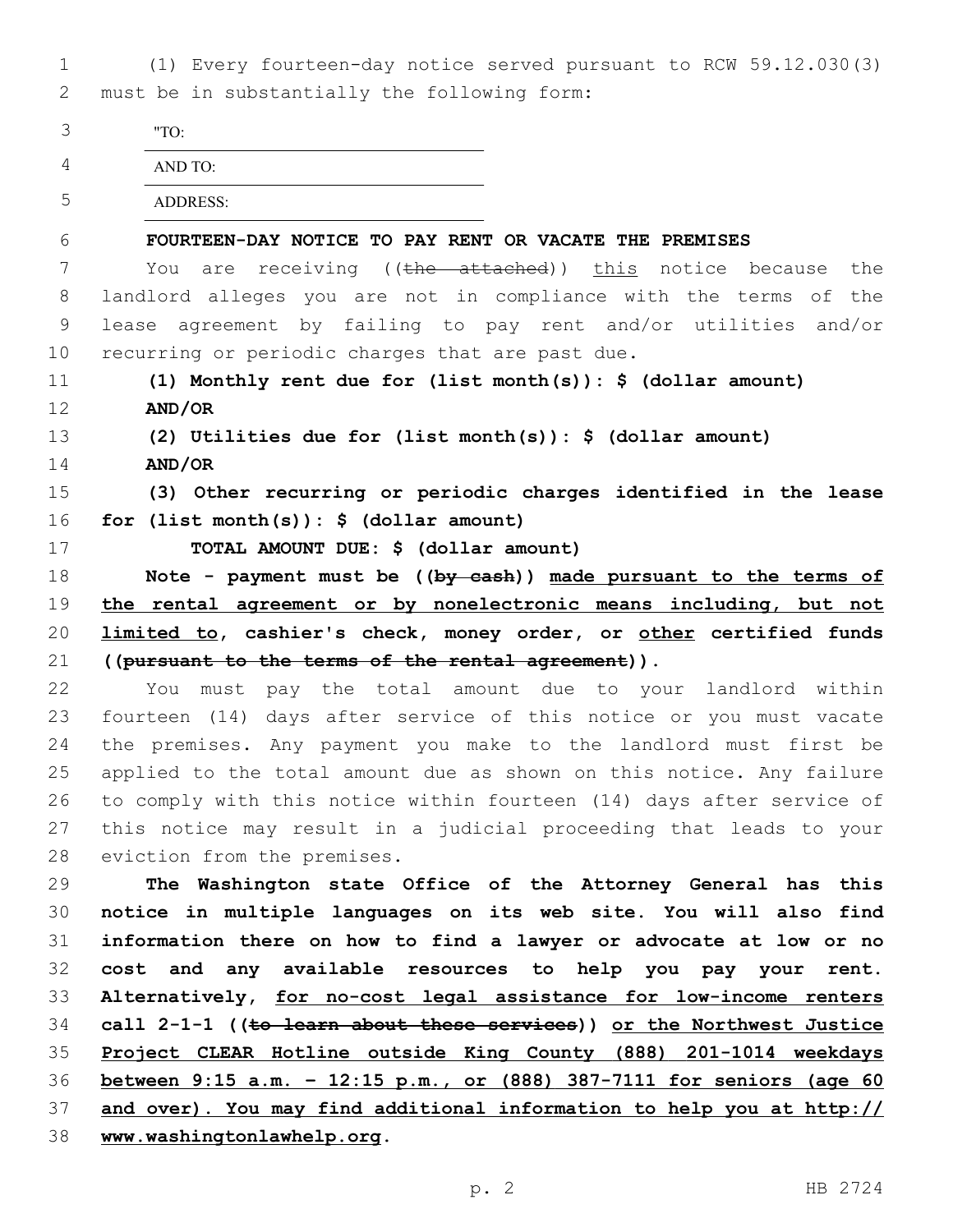**State law provides you the right to receive interpreter services at court.**

| z<br>∸<br>. . | ---------<br>_______<br>) M NI<br><u>ັ</u><br>------<br>--<br>-- |  |
|---------------|------------------------------------------------------------------|--|
|               |                                                                  |  |

**WHERE TOTAL AMOUNT DUE IS TO BE PAID: (owner/landlord name) \_\_\_\_\_\_\_\_\_\_\_(address)\_\_\_\_\_\_\_\_**"7

 (2) The form required in this section does not abrogate any additional notice requirements to tenants as required by federal, 10 state, or local law.

 **Sec. 3.** RCW 59.18.365 and 2019 c 356 s 9 are each amended to 12 read as follows:

 (1) The summons must contain the names of the parties to the 14 proceeding, the attorney or attorneys if any, the court in which the same is brought, the nature of the action, in concise terms, and the 16 relief sought, and also the return day; and must notify the defendant to appear and answer within the time designated or that the relief sought will be taken against him or her. The summons must contain a street address for service of the notice of appearance or answer and, if available, a facsimile number for the plaintiff or the plaintiff's attorney, if represented. The summons must be served and returned in the same manner as a summons in other actions is served and returned.

 (2) A defendant may serve a copy of an answer or notice of 24 appearance by any of the following methods:

 (a) By delivering a copy of the answer or notice of appearance to the person who signed the summons at the street address listed on the 27 summons;

 (b) By mailing a copy of the answer or notice of appearance addressed to the person who signed the summons to the street address 30 listed on the summons;

 (c) By facsimile to the facsimile number listed on the summons. Service by facsimile is complete upon successful transmission to the 33 facsimile number listed upon the summons;

(d) As otherwise authorized by the superior court civil rules.

 (3) The summons for unlawful detainer actions for tenancies covered by this chapter shall be substantially in the following form: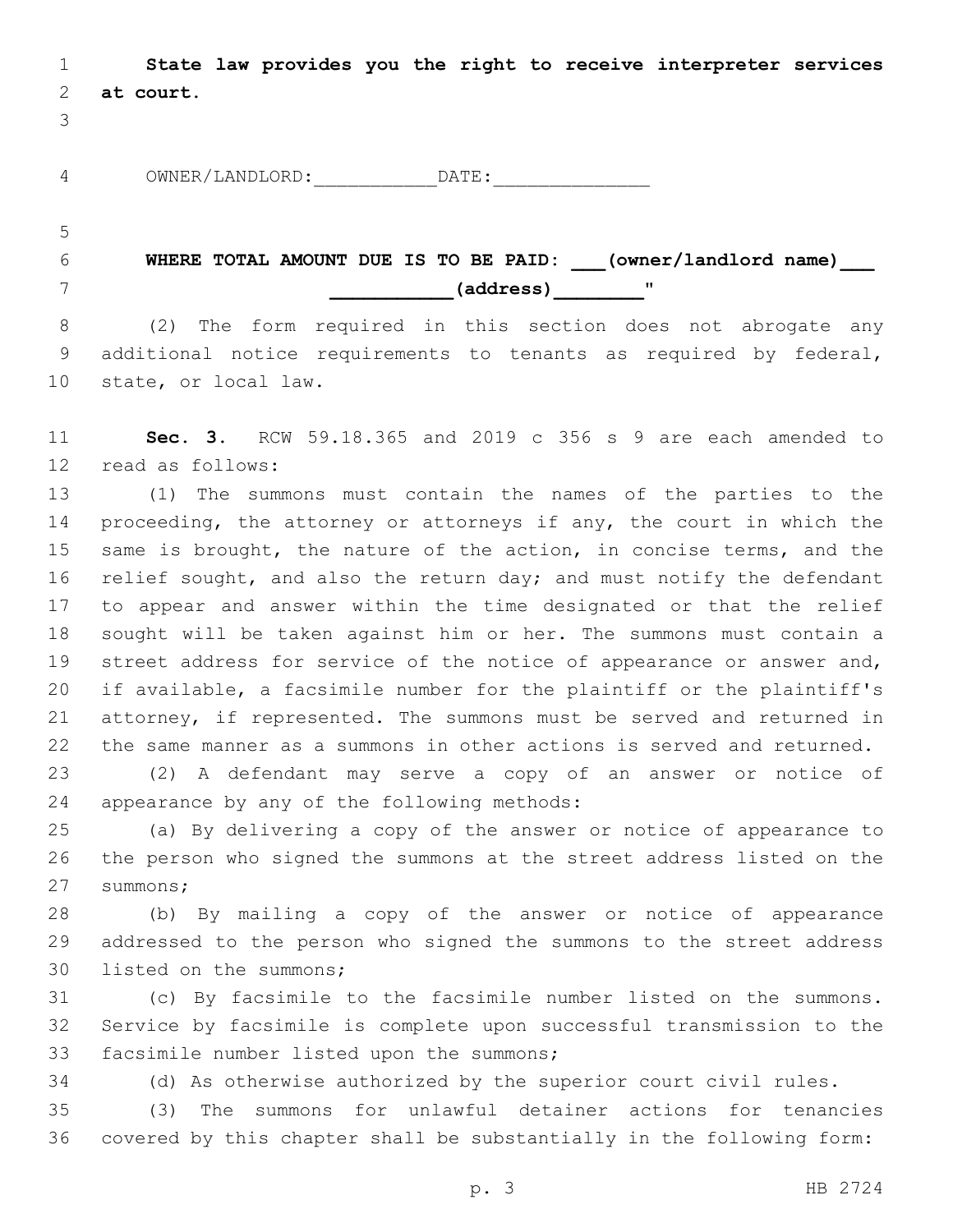| 1             | IN THE SUPERIOR COURT OF THE                                         |
|---------------|----------------------------------------------------------------------|
| $\mathbf{2}$  | STATE OF WASHINGTON                                                  |
| 3             | IN AND                                                               |
| 4             | FOR .<br>COUNTY                                                      |
| 5             | Plaintiff/<br>NO.                                                    |
| 6             | Landlord/                                                            |
| 7             | Owner,                                                               |
| 8             |                                                                      |
| $\mathcal{G}$ |                                                                      |
| 10            |                                                                      |
| 11            |                                                                      |
| 12            | <b>EVICTION SUMMONS</b><br>VS.                                       |
| 13            | (Residential)                                                        |
| 14            | Defendant/                                                           |
| 15            | Tenant/                                                              |
| 16            | Occupant.                                                            |
| 17            | THIS IS AN IMPORTANT LEGAL DOCUMENT TO EVICT YOU.                    |
| 18            | YOUR WRITTEN                                                         |
| 19            | RESPONSE MUST BE RECEIVED BY: 5:00 p.m., on                          |
| 20            | . (Defendant's Name)<br>TO:                                          |
| 21            | (Defendant's Address)                                                |
| 22            | GET HELP: If you do not respond by the deadline above, you will      |
| 23            | lose your right to defend yourself in court and could be evicted. If |
| 24            | you cannot afford a lawyer, you may call 2-1-1 or the Northwest      |
| 25            | Justice Project CLEAR Hotline outside King County (888) 201-1014     |
| 26            | weekdays between 9:15 a.m. - 12:15 p.m., or (888) 387-7111 for       |
| 27            | seniors (age 60 and over). They can refer you to free or low-cost    |
| 28            | legal help. ((They can help you find help to pay for a lawyer.)) You |
| 29            | may find additional information to help you at http://               |
| 30            | www.washingtonlawhelp.org.                                           |
| 31            | HOW TO RESPOND: Phone calls to your Landlord or your Landlord's      |
| 32            | lawyer are not a response. You may respond with a "notice of         |
| 33            | appearance." This is a letter that includes the following:           |
| 34            | (1) A statement that you are appearing in the court case             |
| 35            | (2) Names of the landlord(s) and the tenant(s) (as listed above)     |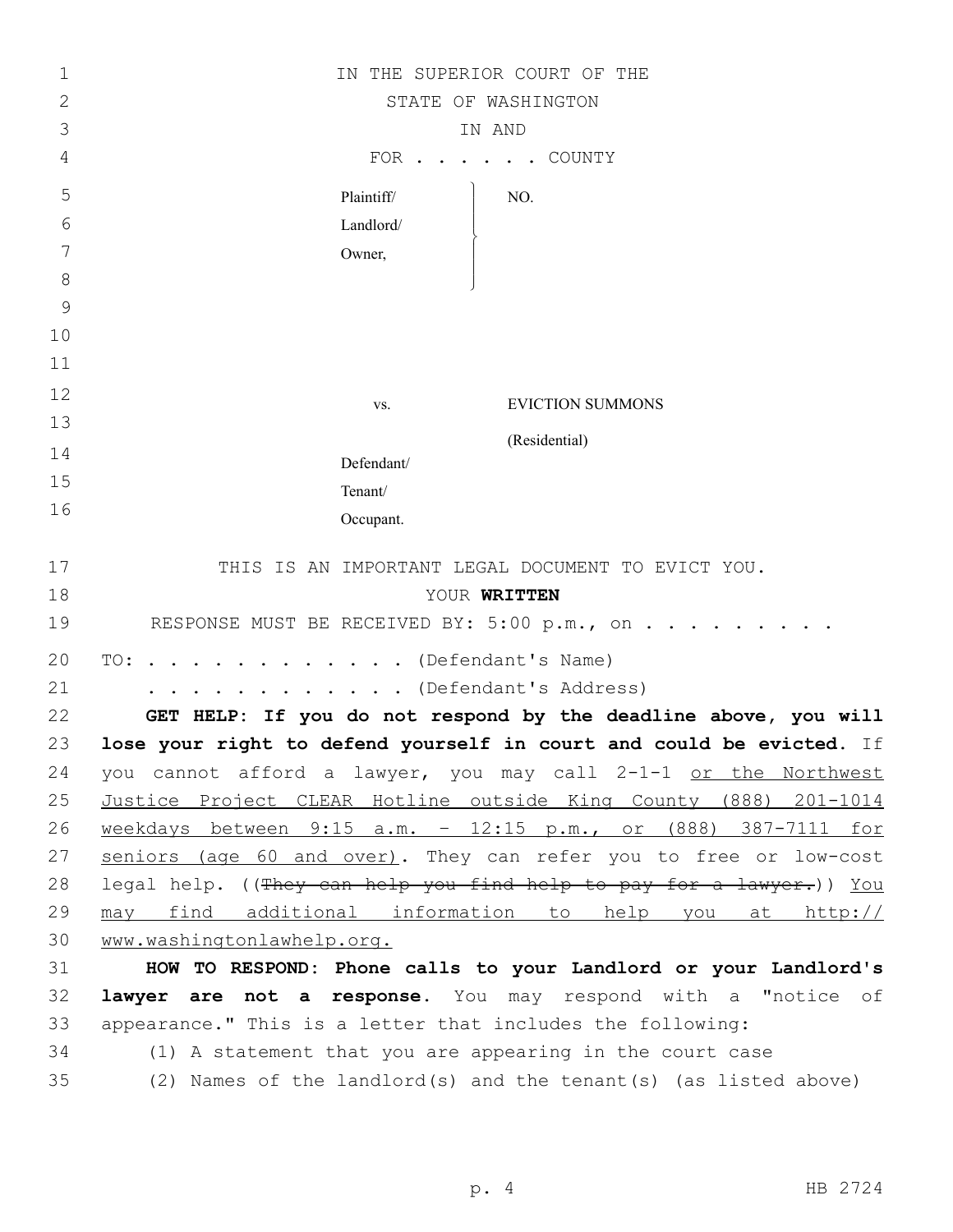(3) Your name, your address where legal documents may be sent, your signature, phone number (if any), and case number (if the case 3 is filed)

4 This case  $\Box$  is /  $\Box$  is not filed with the court. If this case is filed, you need to also file your response with the court by delivering a copy to the clerk of the court at: . . . . . . . . . . . (Clerk's Office/Address/Room number/Business hours of court clerk)

 **WHERE TO RESPOND:** You must mail, fax, or hand deliver your response letter to your Landlord's lawyer, or if no lawyer is named in the complaint, to your Landlord. If you mail the response letter, you must do it 3 days before the deadline above. Request receipt of a proof of mailing from the post office. If you hand deliver or fax it, you must do it by the deadline above. The address is:

14 . . . . . . . . (Attorney/Landlord Name)

15 . . . . . . . . . (Address)

16 . . . . . . . . . (Fax - required if available)

 **COURT DATE:** If you respond to this Summons, you will be notified of your hearing date in a document called an "Order to Show Cause." This is usually mailed to you. If you get notice of a hearing, **you must go to the hearing**. If you do not show up, your landlord can evict you. Your landlord might also charge you more money. If you move before the court date, you must tell your landlord or the 23 landlord's attorney.

 **Sec. 4.** RCW 59.18.410 and 2019 c 356 s 7 are each amended to 25 read as follows:

 (1) If at trial the verdict of the jury or, if the case is tried without a jury, the finding of the court is in favor of the landlord and against the tenant, judgment shall be entered for the restitution of the premises; and if the proceeding is for unlawful detainer after neglect or failure to perform any condition or covenant of a lease or agreement under which the property is held, or after default in the payment of rent, the judgment shall also declare the forfeiture of the lease, agreement, or tenancy. The jury, or the court, if the proceedings are tried without a jury, shall also assess the damages arising out of the tenancy occasioned to the landlord by any forcible entry, or by any forcible or unlawful detainer, alleged in the complaint and proved at trial, and, if the alleged unlawful detainer is based on default in the payment of rent, find the amount of any rent due, and the judgment shall be rendered against the tenant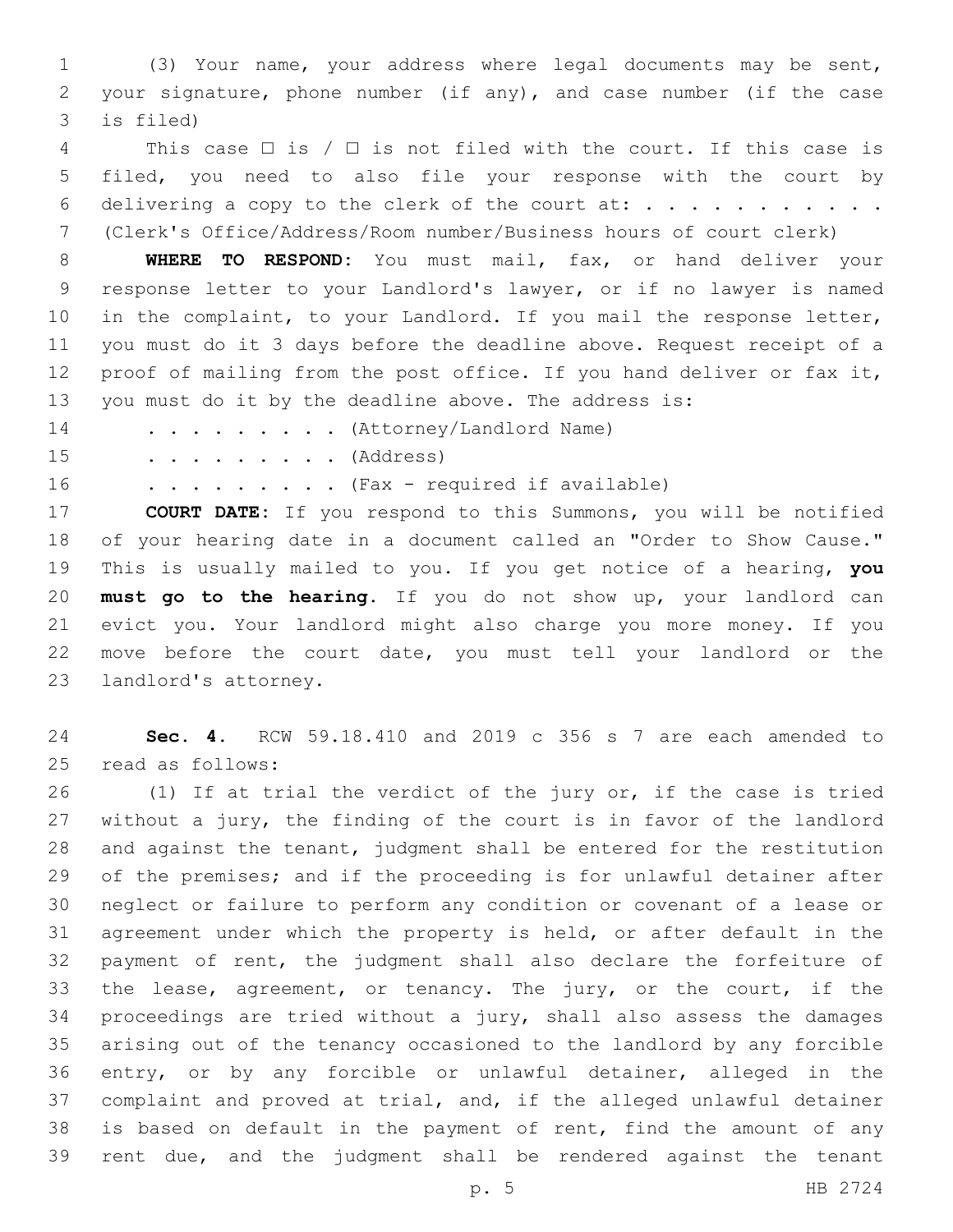liable for the forcible entry, forcible detainer, or unlawful 2 detainer for the amount of damages thus assessed, for the rent, if any, found due, and late fees if such fees are due under the lease and do not exceed seventy-five dollars in total. The court may award statutory costs. The court may also award reasonable attorneys' fees as provided in RCW 59.18.290.6

 (2) When the tenant is liable for unlawful detainer after a default in the payment of rent, execution upon the judgment shall not occur until the expiration of five court days after the entry of the 10 judgment. Before ((such time has expired)) issuance of a judgment or 11 until five court days have expired after issuance of the judgment, 12 the tenant or any subtenant, or any mortgagee of the term, or other 13 party interested in the continuance of the tenancy, may pay into 14 court or to the landlord the amount of the rent due, any court costs incurred at the time of payment, late fees if such fees are due under the lease and do not exceed seventy-five dollars in total, and attorneys' fees if awarded, in which event any judgment entered shall 18 be satisfied and the tenant restored to his or her tenancy. If the tenant seeks to restore his or her tenancy after entry of a judgment, the tenant may tender the amount stated within the judgment as long as that amount does not exceed the amount authorized under subsection (1) of this section. If a tenant seeks to restore his or her tenancy 23 and pay the amount set forth in this subsection with funds acquired through an emergency rental assistance program provided by a governmental or nonprofit entity, the tenant shall provide a copy of 26 the pledge of emergency rental assistance provided from the appropriate governmental or nonprofit entity and have an equal 28 opportunity to exercise such rights under this subsection, which may include a stay of judgment and provision by the landlord of documentation necessary for processing the assistance. The landlord shall accept any pledge of emergency rental assistance funds provided to the tenant from a governmental or nonprofit entity before the 33 expiration of the fourteen-day pay or vacate notice under RCW 59.12.030(3) for any amount of the rent owing under the rental agreement. If a judgment has been satisfied, the landlord shall file a satisfaction of judgment with the court. A tenant seeking to exercise rights under this subsection shall pay an additional fifty dollars for each time the tenant was reinstated after judgment pursuant to this subsection within the previous twelve months prior to payment. If payment of the amount specified in this subsection is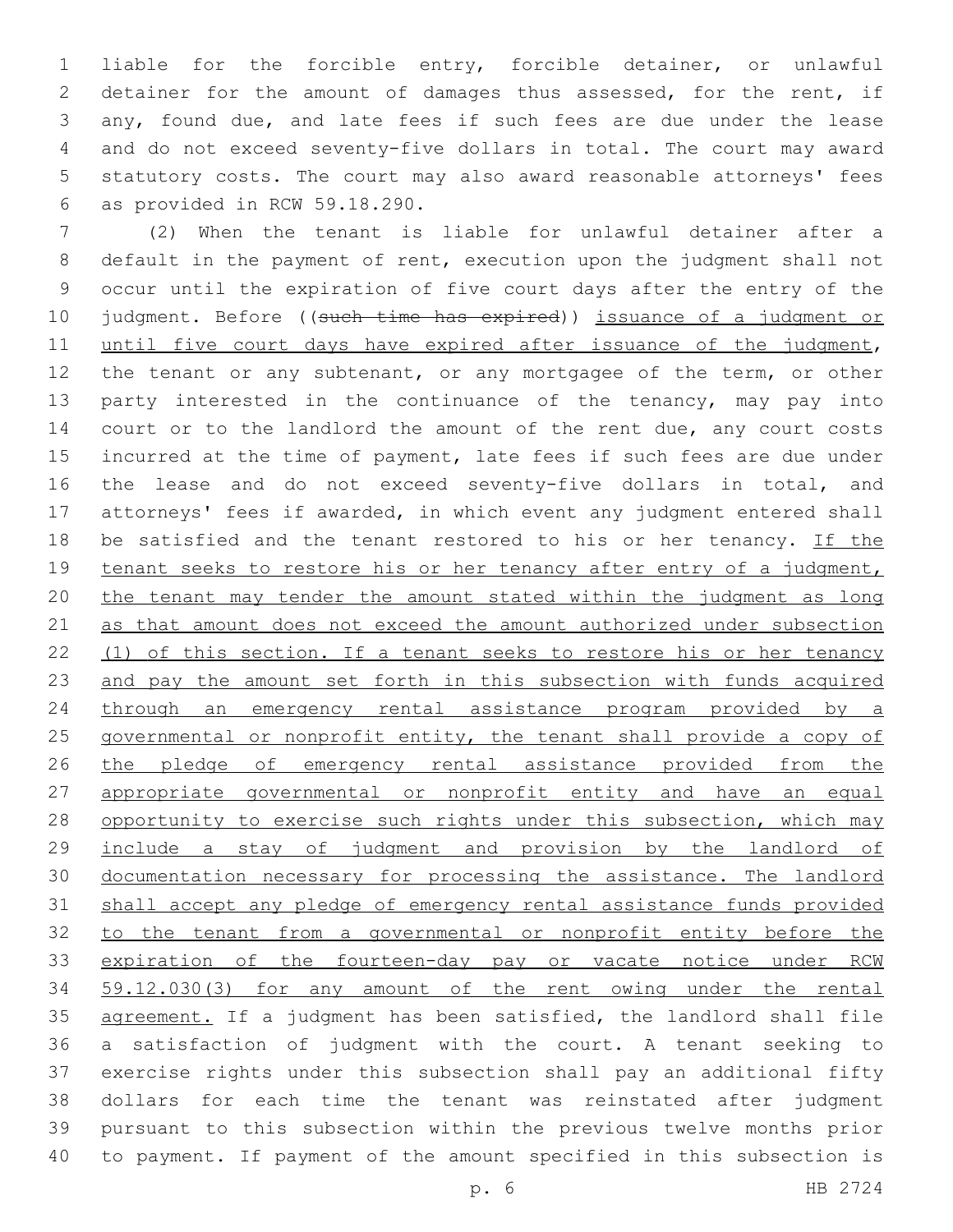not made within five court days after the entry of the judgment, the judgment may be enforced for its full amount and for the possession 3 of the premises.

 (3)(a) Following the entry of a judgment in favor of the landlord and against the tenant for the restitution of the premises and forfeiture of the tenancy due to nonpayment of rent, the court, at the time of the show cause hearing or trial, or upon subsequent motion of the tenant but before the execution of the writ of restitution, may stay the writ of restitution upon good cause and on such terms that the court deems fair and just for both parties. In making this decision, the court shall consider evidence of the 12 following factors:

 (i) The tenant's willful or intentional default or intentional 14 failure to pay rent;

 (ii) Whether nonpayment of the rent was caused by exigent circumstances that were beyond the tenant's control and that are not 17 likely to recur;

(iii) The tenant's ability to timely pay the judgment;

19 (iv) The tenant's payment history;

 (v) Whether the tenant is otherwise in substantial compliance 21 with the rental agreement;

22 (vi) Hardship on the tenant if evicted; and

 (vii) Conduct related to other notices served within the last six 24 months.

 (b) The burden of proof for such relief under this subsection (3) shall be on the tenant. If the tenant seeks relief pursuant to this subsection (3) at the time of the show cause hearing, the court shall hear the matter at the time of the show cause hearing or as expeditiously as possible so as to avoid unnecessary delay or 30 hardship on the parties.

(c) In any order issued pursuant to this subsection (3):

 (i) The court shall not stay the writ of restitution more than ninety days from the date of order, but may order repayment of the judgment balance within such time. If the payment plan is to exceed thirty days, the total cumulative payments for each thirty-day period following the order shall be no less than one month of the tenant's share of the rent, and the total amount of the judgment and all additional rent that is due shall be paid within ninety days.

 (ii) Within any payment plan ordered by the court, the court shall require the tenant to pay to the landlord or to the court one

p. 7 HB 2724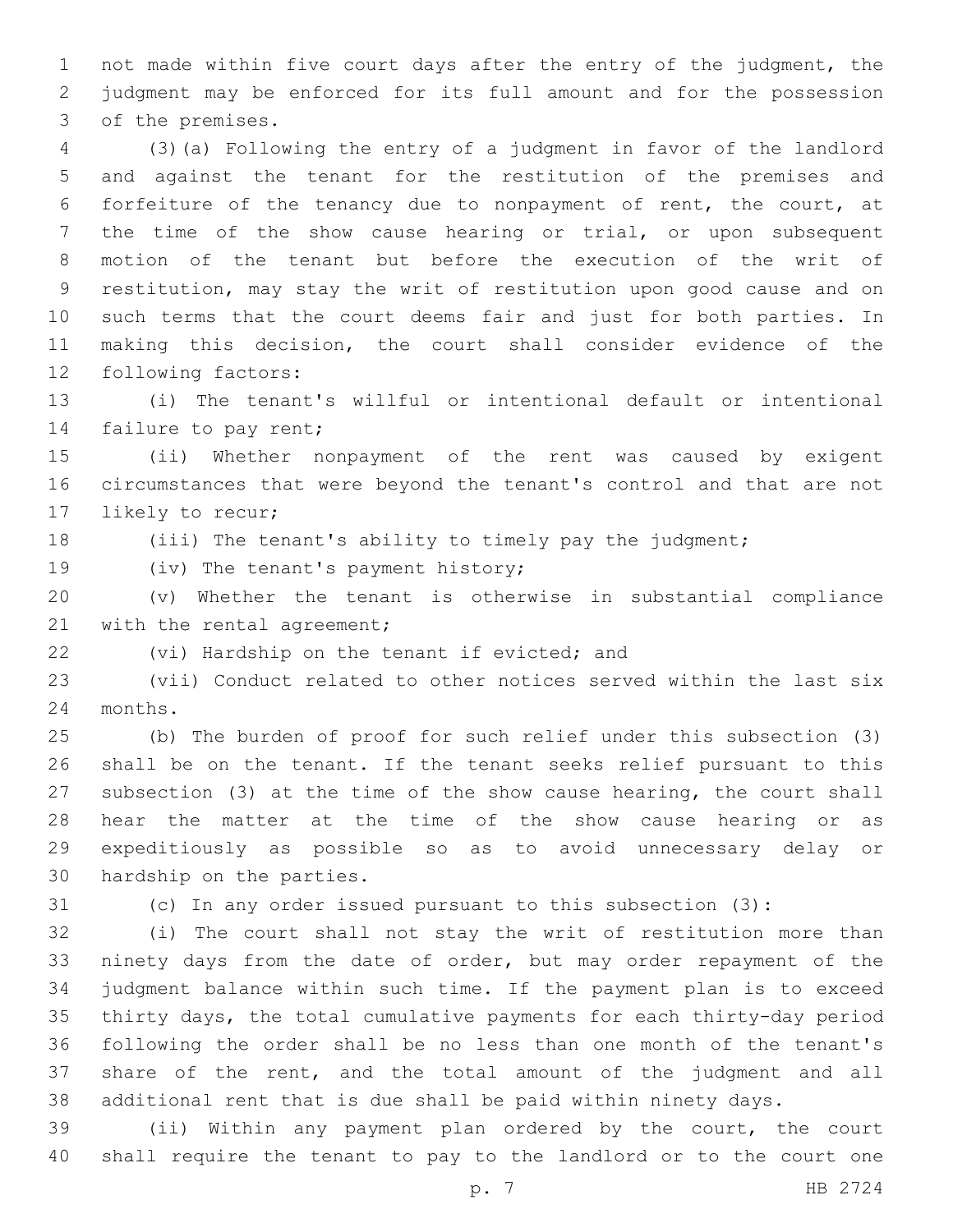month's rent within five court days of issuance of the order. If the date of the order is on or before the fifteenth of the month, the tenant shall remain current with ongoing rental payments as they become due for the duration of the payment plan; if the date of the order is after the fifteenth of the month, the tenant shall have the option to apportion the following month's rental payment within the payment plan, but monthly rental payments thereafter shall be paid 8 according to the rental agreement.

 (iii) The sheriff may serve the writ of restitution upon the tenant before the expiration of the five court days of issuance of the order; however, the sheriff shall not execute the writ of restitution until after expiration of the five court days in order for payment to be made of one month's rent as required by (c)(ii) of this subsection. In the event payment is made as provided in (c)(ii) 15 of this subsection for one month's rent, the court shall stay the writ of restitution ex parte without prior notice to the landlord upon the tenant filing and presenting a motion to stay with a declaration of proof of payment demonstrating full compliance with the required payment of one month's rent. Any order staying the writ of restitution under this subsection (3)(c)(iii) shall require the tenant to serve a copy of the order on the landlord by personal delivery, first-class mail, facsimile, or email if agreed to by the 23 parties.

 (A) If the tenant has satisfied (c)(ii) of this subsection by paying one month's rent within five court days, but defaults on a subsequent payment required by the court pursuant to this subsection (3)(c), the landlord may enforce the writ of restitution after serving a notice of default in accordance with RCW 59.12.040 informing the tenant that he or she has defaulted on rent due under the lease agreement or payment plan entered by the court. Upon service of the notice of default, the tenant shall have three calendar days from the date of service to vacate the premises before 33 the sheriff may execute the writ of restitution.

 (B) If the landlord serves the notice of default described under this subsection (3)(c)(iii), an additional day is not included in calculating the time before the sheriff may execute the writ of restitution. The notice of default must be in substantially the following form:38

NOTICE OF DEFAULT FOR RENT AND/OR PAYMENT PLAN ORDERED BY COURT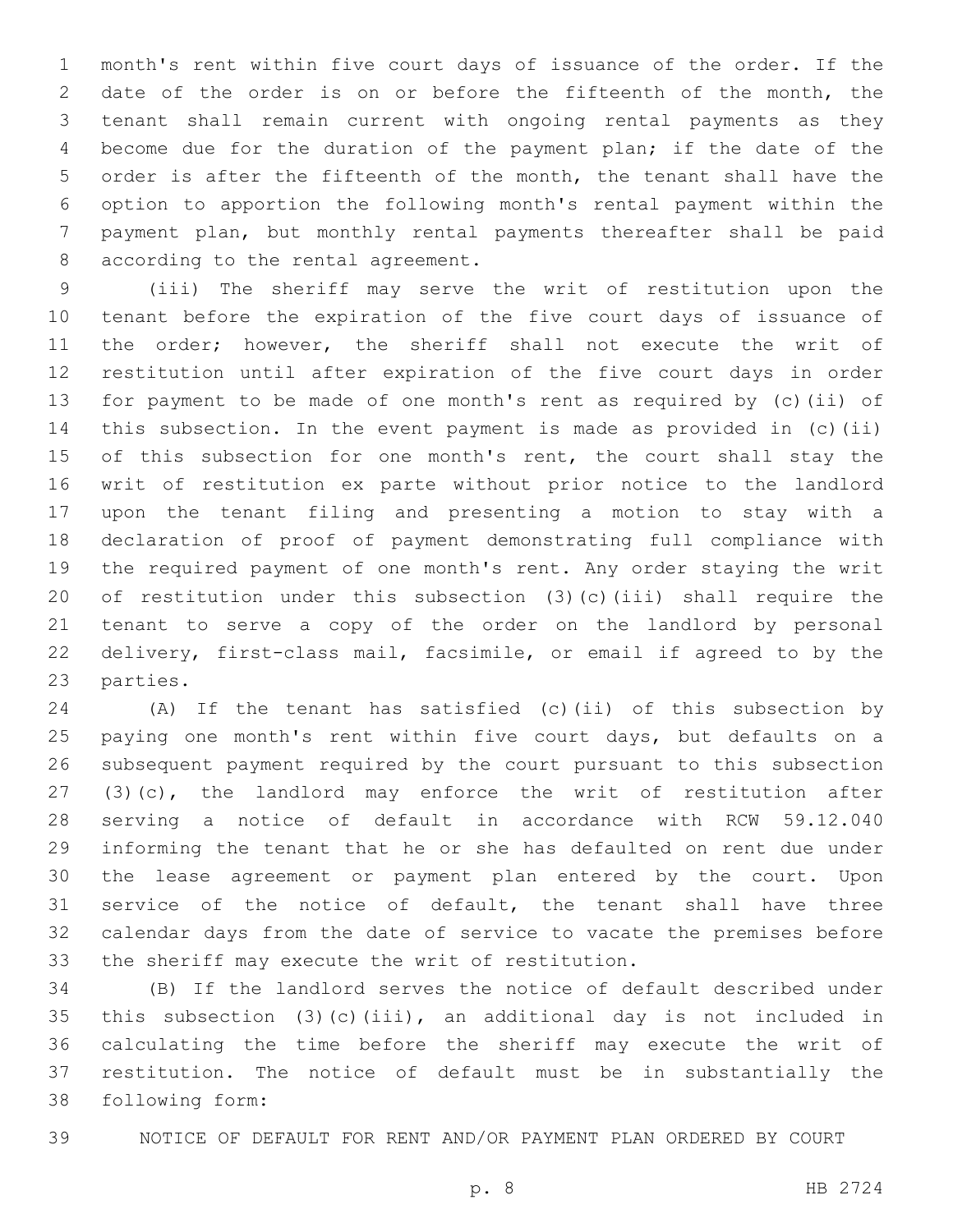1 NAME(S)

- 2 ADDRESS
- 3 CITY, STATE, ZIP

4 THIS IS NOTICE THAT YOU ARE IN DEFAULT OF YOUR RENT AND/OR 5 PAYMENT PLAN ORDERED BY THE COURT. YOUR LANDLORD HAS RECEIVED THE FOLLOWING PAYMENTS:6

- 7 DATE
- 8 AMOUNT
- 9 DATE
- 10 AMOUNT
- 11 DATE
- 12 AMOUNT

 THE LANDLORD MAY SCHEDULE YOUR PHYSICAL EVICTION WITHIN THREE CALENDAR DAYS OF SERVICE OF THIS NOTICE. TO STOP A PHYSICAL EVICTION, YOU ARE REQUIRED TO PAY THE BALANCE OF YOUR RENT AND/OR 16 PAYMENT PLAN IN THE AMOUNT OF \$. . . . .

 PAYMENT MAY BE MADE TO THE COURT OR TO THE LANDLORD. IF YOU FAIL TO PAY THE BALANCE WITHIN THREE CALENDAR DAYS, THE LANDLORD MAY PROCEED WITH A PHYSICAL EVICTION FOR POSSESSION OF THE UNIT THAT 20 YOU ARE RENTING.

- 21 DATE
- 22 SIGNATURE
- 23 LANDLORD/AGENT
- 24 NAME
- 25 ADDRESS
- 26 PHONE

 (iv) If a tenant seeks to satisfy a condition of this subsection (3)(c) by relying on an emergency rental assistance program provided by a government or nonprofit entity and provides an offer of proof, the court shall stay the writ of restitution as necessary to afford the tenant an equal opportunity to comply.

32 (v) The court shall extend the writ of restitution as necessary 33 to enforce the order issued pursuant to this subsection (3)(c) in the 34 event of default.

 $35$  (d) ((A tenant who has been served with three or more notices to 36 pay or vacate for failure to pay rent as set forth in RCW 59.12.040 37 within twelve months prior to the notice to pay or vacate upon which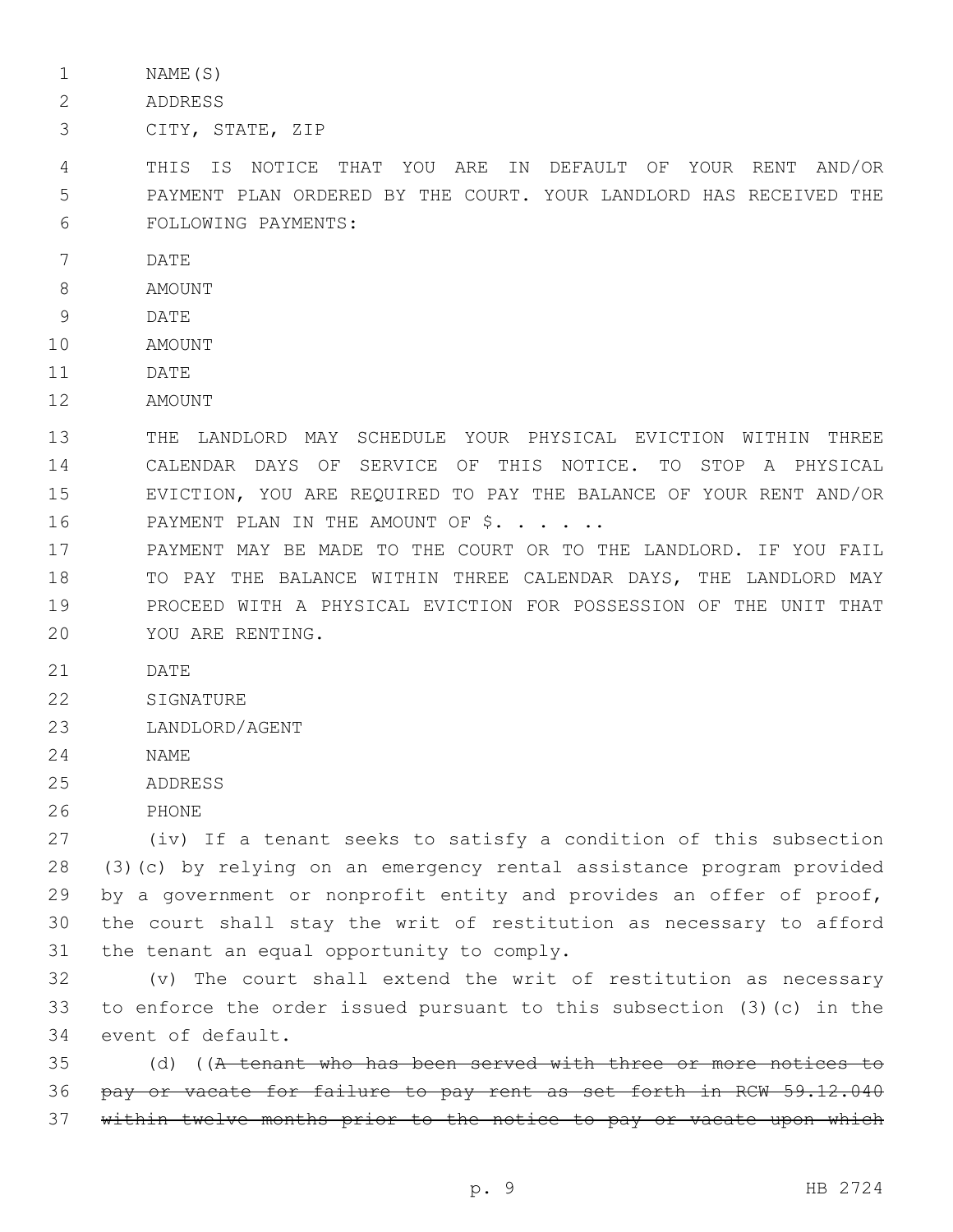the proceeding is based may not seek relief under this subsection  $2 + 3$ .

 $\left( \frac{1}{e^{+}} \right)$ )(i) In any application seeking relief pursuant to this 4 subsection (3) by either the tenant or landlord, the court shall issue a finding as to whether the tenant is low-income, limited resourced, or experiencing hardship to determine if the parties would be eligible for disbursement through the landlord mitigation program account established within RCW 43.31.605(1)(c). In making this finding, the court may include an inquiry regarding the tenant's income relative to area median income, household composition, any extenuating circumstances, or other factors, and may rely on written declarations or oral testimony by the parties at the hearing.

 (ii) After a finding that the tenant is low-income, limited resourced, or experiencing hardship, the court may issue an order: (A) Finding that the landlord is eligible to receive on behalf of the tenant and may apply for reimbursement from the landlord mitigation program; and (B) directing the clerk to remit, without further order 18 of the court, any future payments made by the tenant in order to reimburse the department of commerce pursuant to RCW 43.31.605(1)(c)(iii). In accordance with RCW 43.31.605(1)(c), such an 21 order must be accompanied by a copy of the order staying the writ of 22 restitution. Nothing in this subsection  $(3)$   $((+e+))$   $(d)$  shall be deemed to obligate the department of commerce to provide assistance in claim reimbursement through the landlord mitigation program if 25 there are not sufficient funds.

 (iii) If the department of commerce fails to disburse payment to 27 the landlord for the judgment pursuant to this subsection  $(3)$  ( $(\overline{+e})$ ) 28 (d) within thirty days from submission of the application, the landlord may renew an application for a writ of restitution pursuant to RCW 59.18.370 and for other rent owed by the tenant since the time of entry of the prior judgment. In such event, the tenant may 32 exercise rights afforded under this section.

 (iv) Upon payment by the department of commerce to the landlord for the remaining or total amount of the judgment, as applicable, the judgment is satisfied and the landlord shall file a satisfaction of 36 judgment with the court.

 $(v)$  Nothing in this subsection (3)( $(\overline{+e})$ ) (d) prohibits the landlord from otherwise applying for reimbursement for an unpaid judgment pursuant to RCW 43.31.605(1)(c) after the tenant defaults on a payment plan ordered pursuant to (c) of this subsection.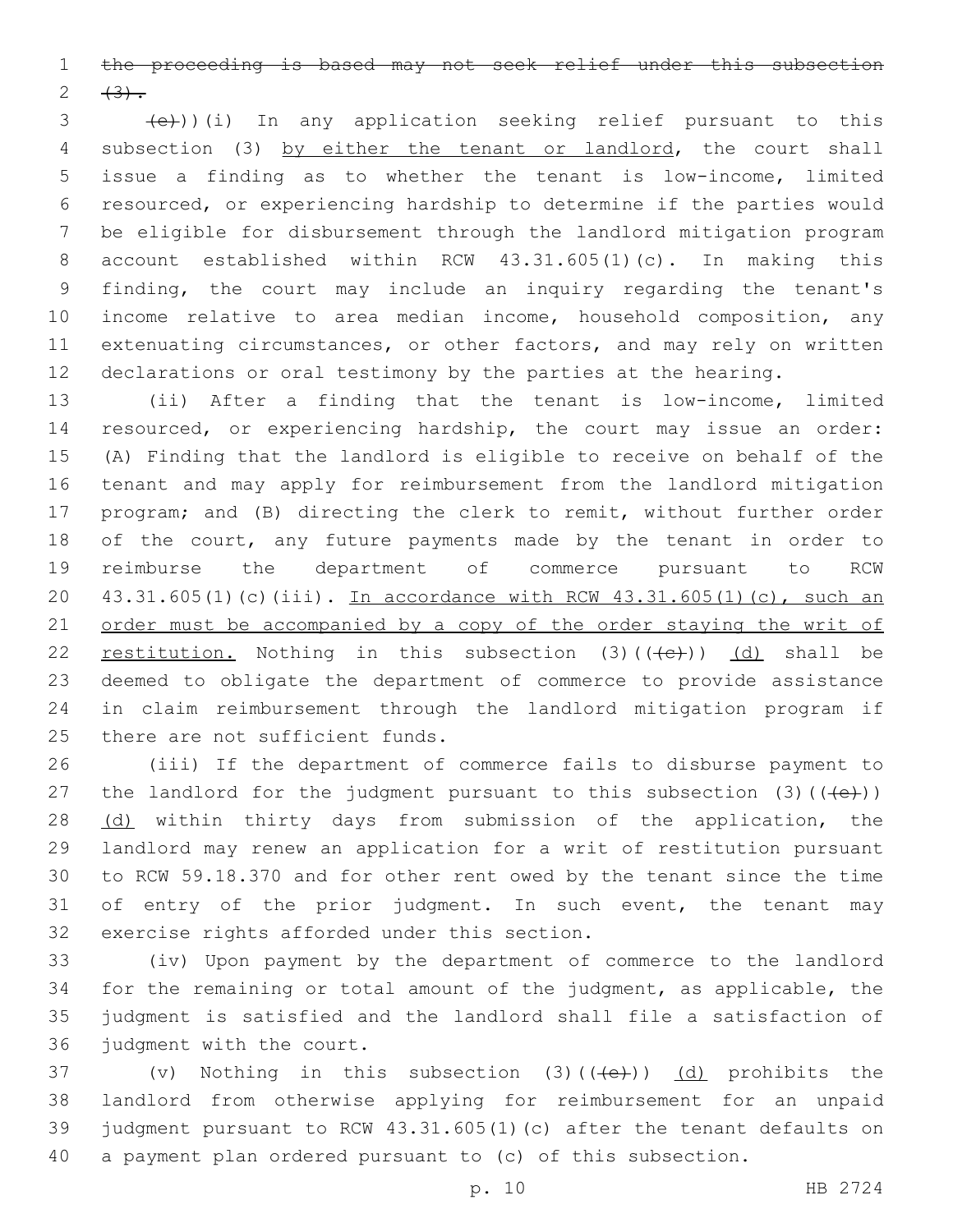(4) If a tenant seeks to stay a writ of restitution issued pursuant to this chapter, the court may issue an ex parte stay of the writ of restitution provided the tenant or tenant's attorney submits a declaration indicating good faith efforts were made to notify the other party or, if no efforts were made, why notice could not be provided prior to the application for an ex parte stay, and describing the immediate or irreparable harm that may result if an 8 immediate stay is not granted. The court may require service of the order and motion to stay the writ of restitution by personal 10 delivery, mail, facsimile, or other means most likely to afford the tenant notice of the court date.

 (5) In all other cases the judgment may be enforced immediately. If a writ of restitution shall have been executed prior to judgment no further writ or execution for the premises shall be required.

 (6) This section also applies if the writ of restitution is issued pursuant to a final judgment entered after a show cause hearing conducted in accordance with RCW 59.18.380.

 **Sec. 5.** RCW 59.18.230 and 2011 c 132 s 11 are each amended to 19 read as follows:

20 (1)(a) Any provision of a lease or other agreement, whether oral or written, whereby any section or subsection of this chapter is waived except as provided in RCW 59.18.360 and shall be deemed against public policy and shall be unenforceable. Such unenforceability shall not affect other provisions of the agreement 25 which can be given effect without them.

 (b) A landlord may not threaten a tenant with eviction or 27 insinuate a tenant may be evicted for failure to pay nonpossessory charges limited under RCW 59.18.283.

(2) No rental agreement may provide that the tenant:

 (a) Agrees to waive or to forgo rights or remedies under this 31 chapter; or

 (b) Authorizes any person to confess judgment on a claim arising 33 out of the rental agreement; or

 (c) Agrees to pay the landlord's attorneys' fees, except as 35 authorized in this chapter; or

 (d) Agrees to the exculpation or limitation of any liability of the landlord arising under law or to indemnify the landlord for that 38 liability or the costs connected therewith; or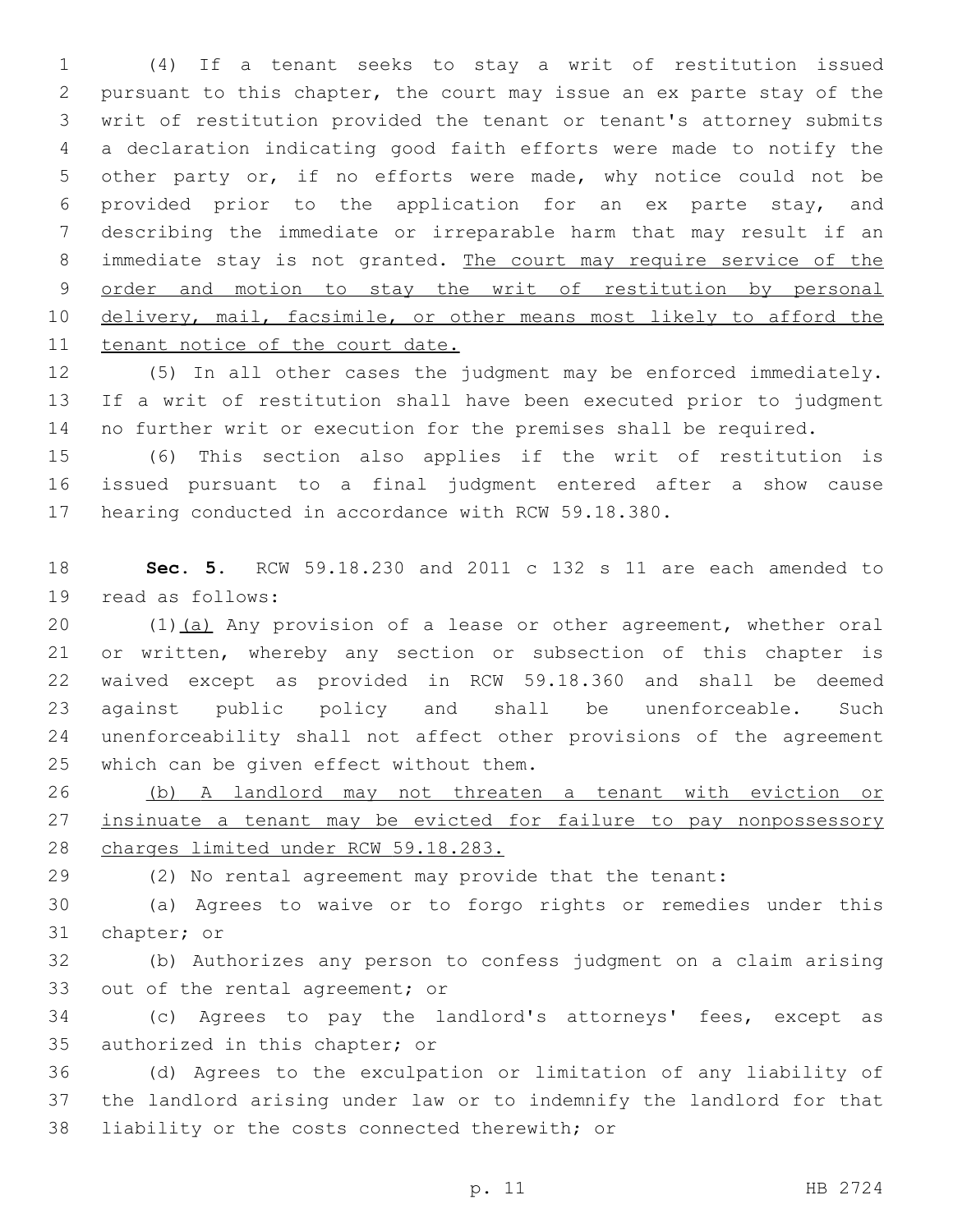(e) And landlord have agreed to a particular arbitrator at the 2 time the rental agreement is entered into.

 (3) A provision prohibited by subsection (2) of this section included in a rental agreement is unenforceable. If a landlord deliberately uses a rental agreement containing provisions known by him or her to be prohibited, the tenant may recover actual damages sustained by him or her, statutory damages not to exceed five hundred 8 dollars, costs of suit, and reasonable attorneys' fees.

 (4) The common law right of the landlord of distress for rent is hereby abolished for property covered by this chapter. Any provision in a rental agreement creating a lien upon the personal property of the tenant or authorizing a distress for rent is null and void and of no force and effect. Any landlord who takes or detains the personal property of a tenant without the specific written consent of the tenant to such incident of taking or detention, and who, after written demand by the tenant for the return of his or her personal property, refuses to return the same promptly shall be liable to the tenant for the value of the property retained, actual damages, and if the refusal is intentional, may also be liable for damages of up to five hundred dollars per day but not to exceed five thousand dollars, for each day or part of a day that the tenant is deprived of his or her property. The prevailing party may recover his or her costs of 23 suit and a reasonable attorneys' fee.

 In any action, including actions pursuant to chapters 7.64 or 25 12.28 RCW, brought by a tenant or other person to recover possession of his or her personal property taken or detained by a landlord in violation of this section, the court, upon motion and after notice to the opposing parties, may waive or reduce any bond requirements where it appears to be to the satisfaction of the court that the moving party is proceeding in good faith and has, prima facie, a meritorious claim for immediate delivery or redelivery of said property.

 **Sec. 6.** RCW 59.18.290 and 2019 c 356 s 10 are each amended to 33 read as follows:

 (1) It is unlawful for the landlord to remove or exclude from the premises the tenant thereof except under a court order so authorizing. Any tenant so removed or excluded in violation of this section may recover possession of the property or terminate the rental agreement and, in either case, may recover the actual damages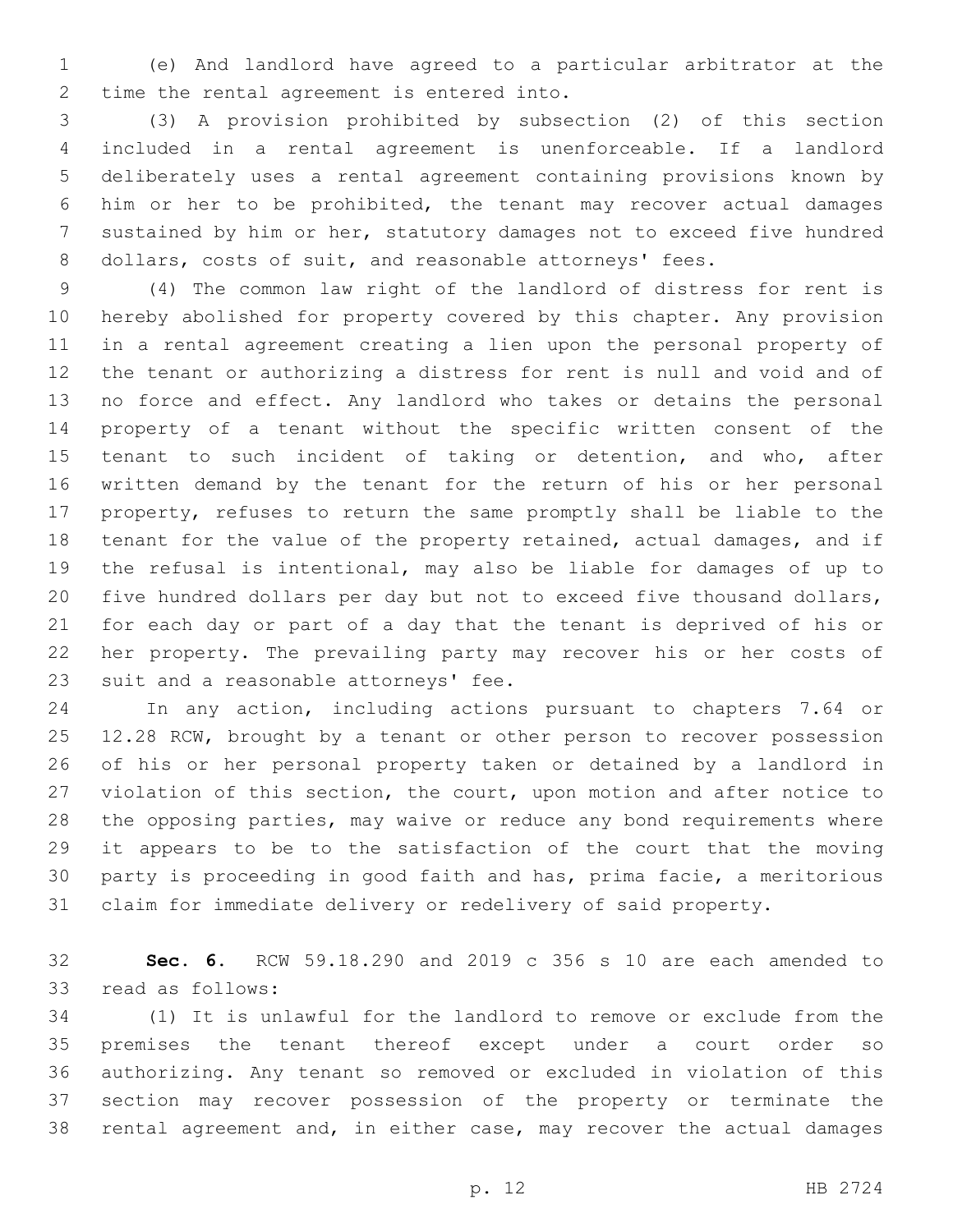sustained. The prevailing party may recover the costs of suit or 2 arbitration and reasonable attorneys' fees.

 (2) It is unlawful for the tenant to hold over in the premises or exclude the landlord therefrom after the termination of the rental agreement except under a valid court order so authorizing. Any landlord so deprived of possession of premises in violation of this section may recover possession of the property and damages sustained by him or her, and the prevailing party may recover his or her costs of suit or arbitration and reasonable attorneys' fees subject to 10 subsections  $(3)$  and  $(4)$  of this section.

 (3) Where the court has entered a judgment in favor of the landlord restoring possession of the property to the landlord, the court may award reasonable attorneys' fees to the landlord; however, the court shall not award attorneys' fees in the following instances:

 (a) If the judgment for possession is entered after the tenant failed to respond to a pleading or other notice requiring a response 17 authorized under this chapter or appear in person at a subsequent 18 hearing; or

 (b) If the total amount of rent awarded in the judgment for rent is equal to or less than two months of the tenant's monthly contract rent or one thousand two hundred dollars, whichever is greater.

 (4) If a tenant has filed a motion to stay a writ of restitution from execution, the court may only award attorneys' fees to the landlord if the tenant is permitted to be reinstated. Any attorneys' fees awarded shall be subject to repayment pursuant to RCW 59.18.410(3).26

 **Sec. 7.** RCW 59.18.140 and 2019 c 105 s 1 are each amended to read as follows:28

 (1) The tenant shall conform to all reasonable obligations or restrictions, whether denominated by the landlord as rules, rental agreement, rent, or otherwise, concerning the use, occupation, and maintenance of his or her dwelling unit, appurtenances thereto, and the property of which the dwelling unit is a part if such obligations and restrictions are not in violation of any of the terms of this 35 chapter and are not otherwise contrary to law, and if such obligations and restrictions are brought to the attention of the tenant at the time of his or her initial occupancy of the dwelling unit and thus become part of the rental agreement.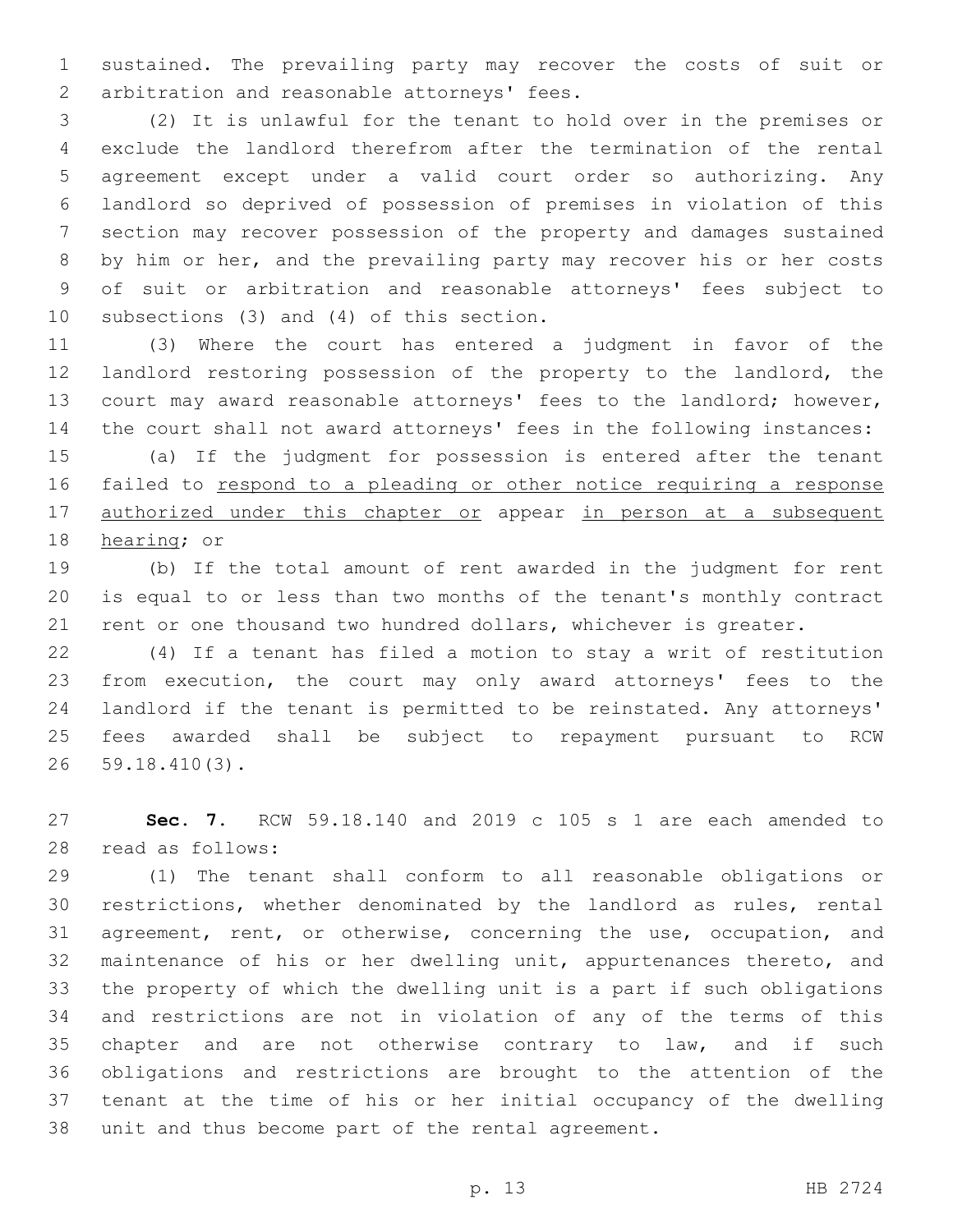(2) The tenant may propose that the date rent is due in the rental agreement be altered to a different due date of the month. The landlord shall agree to such a proposal if it is submitted in writing and the tenant can demonstrate that his or her primary source of income is a regular, monthly source of governmental assistance that is not received until after the date rent is due in the rental agreement. The proposed rent due date may not be more than five days 8 after the date the regular, monthly source of governmental assistance is received by the tenant.

 (3) Except for termination of tenancy and an increase in the 11 amount of rent, after thirty days written notice to each affected tenant, a new rule of tenancy may become effective upon completion of the term of the rental agreement or sooner upon mutual consent.

14  $((+3+))$   $(4)$  (a) Except as provided in (b) of this subsection, a landlord shall provide a minimum of sixty days' prior written notice 16 of an increase in the amount of rent to each affected tenant, and any increase in the amount of rent may not become effective prior to the 18 completion of the term of the rental agreement.

 (b) If the rental agreement governs a subsidized tenancy where the amount of rent is based on the income of the tenant or circumstances specific to the subsidized household, a landlord shall provide a minimum of thirty days' prior written notice of an increase in the amount of rent to each affected tenant. An increase in the amount of rent may become effective upon completion of the term of the rental agreement or sooner upon mutual consent.

 **Sec. 8.** RCW 43.31.605 and 2019 c 356 s 12 are each amended to 27 read as follows:

 (1)(a) Subject to the availability of funds for this purpose, the landlord mitigation program is created and administered by the department. The department shall have such rule-making authority as the department deems necessary to administer the program.

 (b) The following types of claims related to landlord mitigation for renting private market rental units to low-income tenants using a housing subsidy program are eligible for reimbursement from the 35 landlord mitigation program account:

 (i) Up to one thousand dollars for improvements identified in RCW 59.18.255(1)(a). In order to be eligible for reimbursement under this subsection (1)(b)(i), the landlord must pay for the first five hundred dollars for improvements, and rent to the tenant whose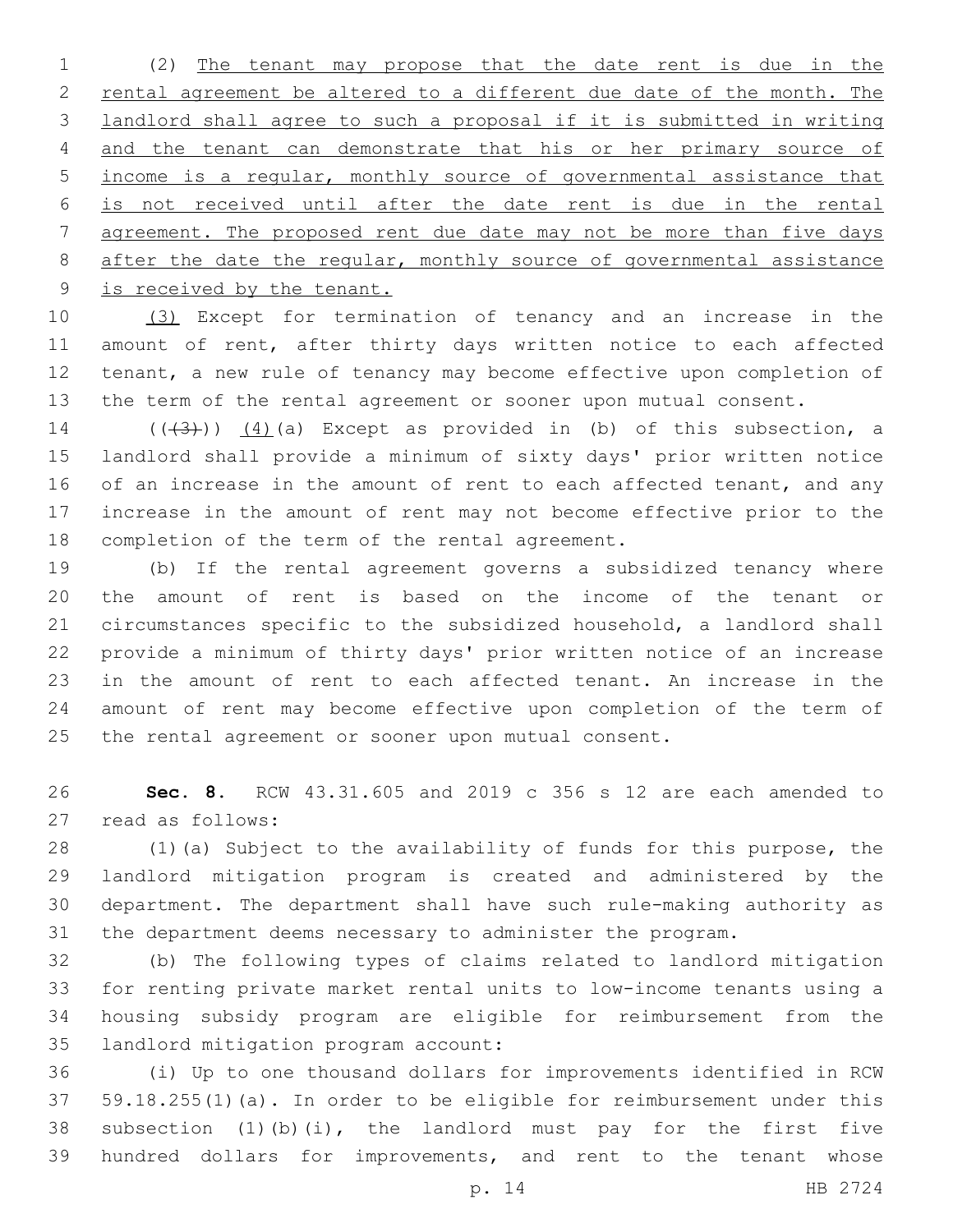housing subsidy program was conditioned on the real property passing inspection. Reimbursement under this subsection (1)(b)(i) may also include up to fourteen days of lost rental income from the date of offer of housing to the applicant whose housing subsidy program was conditioned on the real property passing inspection until move in by 6 that applicant;

 (ii) Reimbursement for damages as reflected in a judgment obtained against the tenant through either an unlawful detainer proceeding, or through a civil action in a court of competent 10 jurisdiction after a hearing;

 (iii) Reimbursement for damages established pursuant to 12 subsection (2) of this section; and

 (iv) Reimbursement for unpaid rent and unpaid utilities, provided that the landlord can evidence it to the department's satisfaction.

 (c) Claims related to landlord mitigation for an unpaid judgment 16 for rent, late fees, attorneys' fees, and costs after a court order pursuant to RCW 59.18.410(3), including any unpaid portion of the judgment after the tenant defaults on the payment plan pursuant to RCW 59.18.410(3)(c), are eligible for reimbursement from the landlord mitigation program account and are exempt from any postjudgment 21 interest required under RCW 4.56.110. Any claim for reimbursement made pursuant to RCW 59.18.410(3)(d)(ii) must be accompanied by a 23 court order staying the writ of restitution pursuant to RCW 24 59.18.410(3). Any claim for reimbursement under this subsection  $(1)(c)$  is not an entitlement.

 (i) The department shall provide for a form on its web site for tenants and landlords to apply for reimbursement funds for the 28 landlord pursuant to this subsection (1)(c).

 (ii) The form must include: (A) Space for the landlord and tenant to provide names, mailing addresses, phone numbers, date of birth for the tenant, and any other identifying information necessary for the department to process payment; (B) the landlord's statewide vendor identification number and how to obtain one; (C) name and address to whom payment must be made; (D) the amount of the judgment with instructions to include any other supporting documentation the department may need to process payment; (E) instructions for how the tenant is to reimburse the department under (c)(iii) of this subsection; (F) a description of the consequences if the tenant does 39 not reimburse the department as provided in this subsection (1)(c); (G) a signature line for the landlord and tenant to confirm that they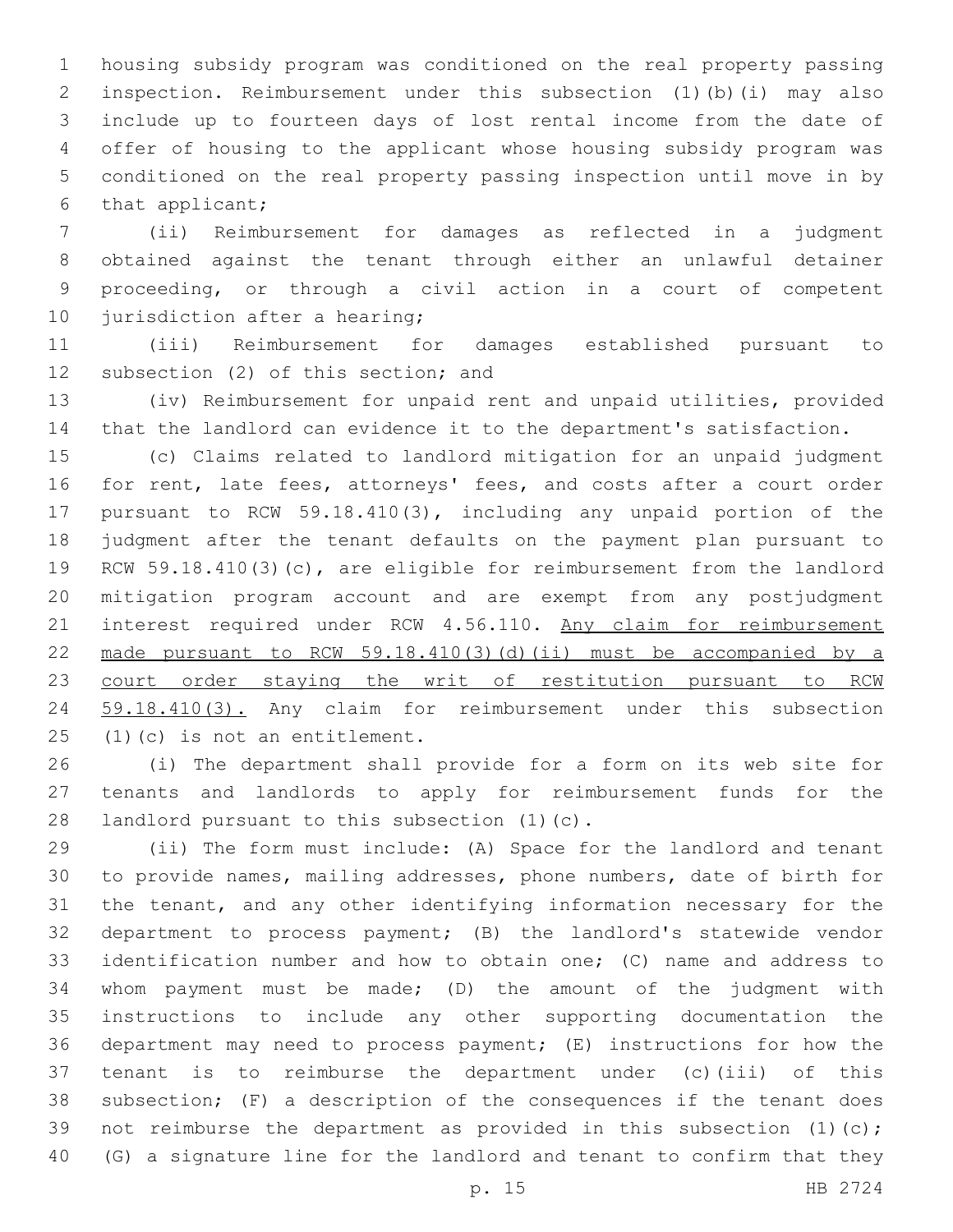have read and understood the contents of the form and program; and (H) any other information necessary for the operation of the program. If the tenant has not signed the form after the landlord has made good faith efforts to obtain the tenant's signature, the landlord may solely submit the form but must attest to the amount of money owed 6 and sign the form under penalty of perjury.

 (iii) When a landlord has been reimbursed pursuant to this subsection (1)(c), the tenant for whom payment was made shall reimburse the department by depositing the amount disbursed from the landlord mitigation program account into the court registry of the superior court in which the judgment was entered. The tenant or other interested party may seek an ex parte order of the court under the unlawful detainer action to order such funds to be disbursed by the court. Upon entry of the order, the court clerk shall disburse the funds and include a case number with any payment issued to the department. If directed by the court, a clerk shall issue any payments made by a tenant to the department without further court 18 order.

 (iv) The department may deny an application made by a tenant who has failed to reimburse the department for prior payments issued 21 pursuant to this subsection  $(1)(c)$ .

 (v) With any disbursement from the account to the landlord, the department shall notify the tenant at the address provided within the application that a disbursement has been made to the landlord on the tenant's behalf and that failure to reimburse the account for the payment through the court registry may result in a denial of a future application to the account pursuant to this subsection (1)(c). The department may include any other additional information about how to reimburse the account it deems necessary to fully inform the tenant.

 (vi) The department's duties with respect to obtaining reimbursement from the tenant to the account are limited to those 32 specified within this subsection  $(1)(c)$ .

 (vii) If at any time funds do not exist in the landlord mitigation program account to reimburse claims submitted under this 35 subsection  $(1)$   $(c)$ , the department must create and maintain a waitlist and distribute funds in the order the claims are received pursuant to subsection (6) of this section. Payment of any claims on the waitlist shall be made only from the landlord mitigation program account. The department shall not be civilly or criminally liable and may not have any penalty or cause of action of any nature arise against it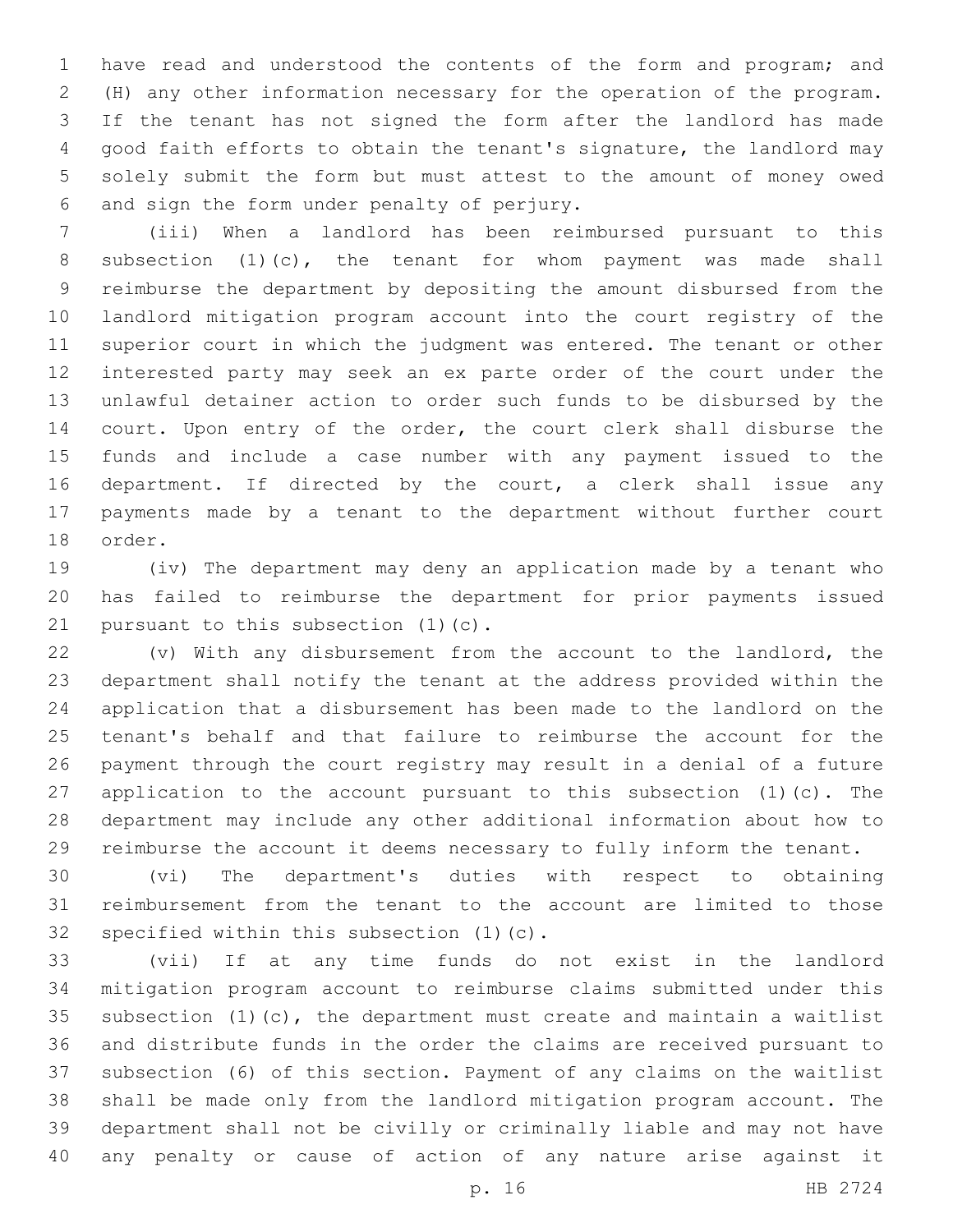regarding the provision or lack of provision of funds for 2 reimbursement.

 (2) In order for a claim under subsection (1)(b)(iii) of this section to be eligible for reimbursement from the landlord mitigation 5 program account, a landlord must:

 (a) Have ensured that the rental property was inspected at the commencement of the tenancy by both the tenant and the landlord or landlord's agent and that a detailed written move-in property inspection report, as required in RCW 59.18.260, was prepared and 10 signed by both the tenant and the landlord or landlord's agent;

 (b) Make repairs and then apply for reimbursement to the 12 department;

 (c) Submit a claim on a form to be determined by the department, 14 signed under penalty of perjury; and

 (d) Submit to the department copies of the move-in property inspection report specified in (a) of this subsection and supporting materials including, but not limited to, before repair and after repair photographs, videos, copies of repair receipts for labor and materials, and such other documentation or information as the 20 department may request.

 (3) The department shall make reasonable efforts to review a claim within ten business days from the date it received properly submitted and complete claims to the satisfaction of the department. In reviewing a claim pursuant to subsection (1)(b) of this section, and determining eligibility for reimbursement, the department must receive documentation, acceptable to the department in its sole discretion, that the claim involves a private market rental unit rented to a low-income tenant who is using a housing subsidy program.

 (4) Claims pursuant to subsection (1)(b) of this section related to a tenancy must total at least five hundred dollars in order for a claim to be eligible for reimbursement from the program. While claims or damages may exceed five thousand dollars, total reimbursement from the program may not exceed five thousand dollars per tenancy.

 (5) Damages, beyond wear and tear, that are eligible for reimbursement include, but are not limited to: Interior wall gouges and holes; damage to doors and cabinets, including hardware; carpet stains or burns; cracked tiles or hard surfaces; broken windows; damage to household fixtures such as disposal, toilet, sink, sink handle, ceiling fan, and lighting. Other property damages beyond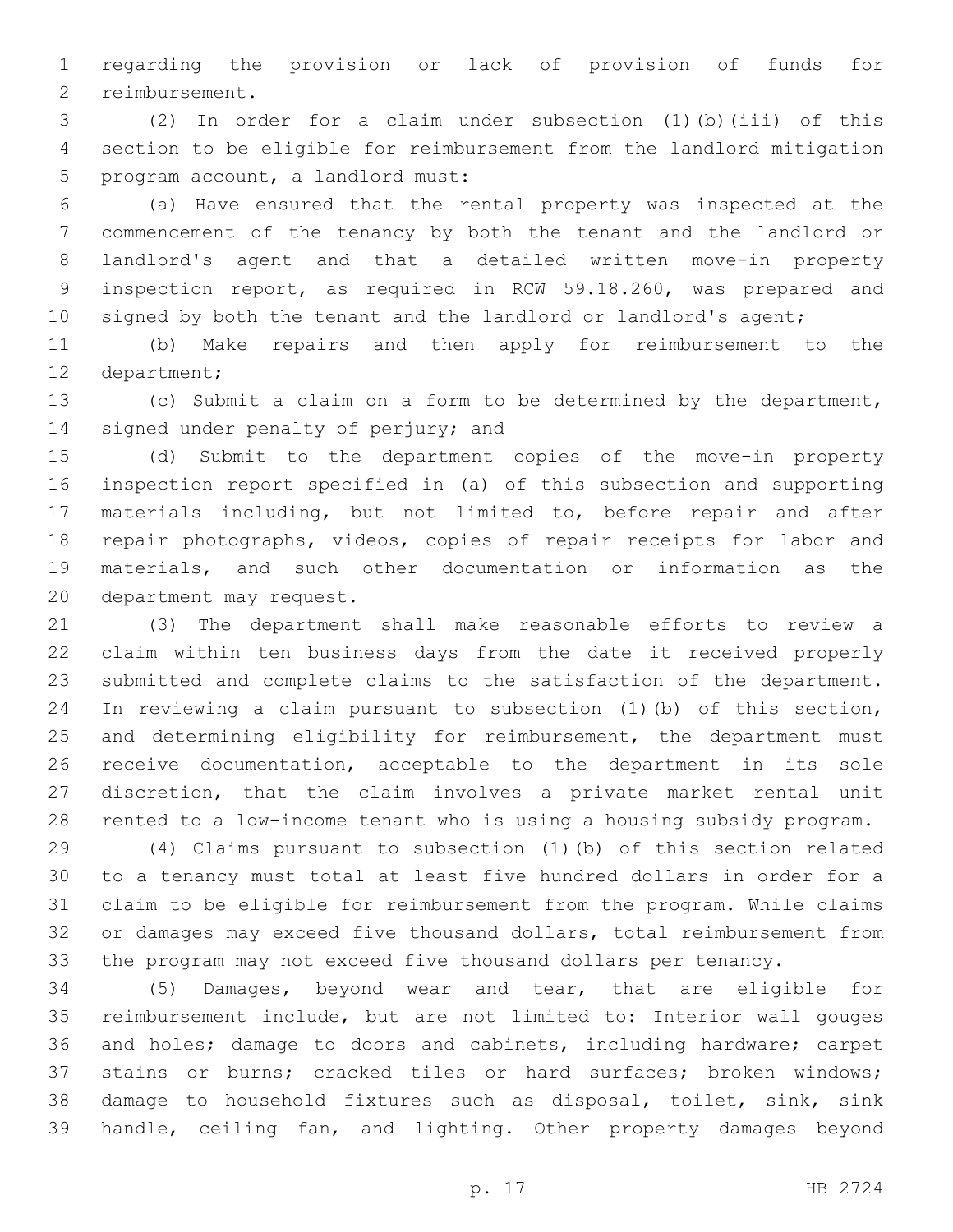normal wear and tear may also be eligible for reimbursement at the 2 department's discretion.

 (6) All reimbursements for eligible claims shall be made on a first-come, first-served basis, to the extent of available funds. The department shall use best efforts to notify the tenant of the amount 6 and the reasons for any reimbursements made.

 (7) The department, in its sole discretion, may inspect the property and the landlord's records related to a claim, including the use of a third-party inspector as needed to investigate fraud, to assist in making its claim review and determination of eligibility.

 (8) A landlord in receipt of reimbursement from the program pursuant to subsection (1)(b) of this section is prohibited from:

 (a) Taking legal action against the tenant for damages 14 attributable to the same tenancy; or

 (b) Pursuing collection, or authorizing another entity to pursue collection on the landlord's behalf, of a judgment against the tenant 17 for damages attributable to the same tenancy.

 (9) A landlord denied reimbursement under subsection (1)(b)(iii) of this section may seek to obtain a judgment from a court of competent jurisdiction and, if successful, may resubmit a claim for damages supported by the judgment, along with a certified copy of the judgment. The department may reimburse the landlord for that portion of such judgment that is based on damages reimbursable under the landlord mitigation program, subject to the limitations set forth in 25 this section.

 (10) Determinations regarding reimbursements shall be made by the 27 department in its sole discretion.

 (11) The department must establish a web site that advertises the landlord mitigation program, the availability of reimbursement from the landlord mitigation program account, and maintains or links to the agency rules and policies established pursuant to this section.

 (12) Neither the state, the department, or persons acting on behalf of the department, while acting within the scope of their employment or agency, is liable to any person for any loss, damage, harm, or other consequence resulting directly or indirectly from the department's administration of the landlord mitigation program or 37 determinations under this section.

 (13)(a) A report to the appropriate committees of the legislature on the effectiveness of the program and recommended modifications shall be submitted to the governor and the appropriate committees of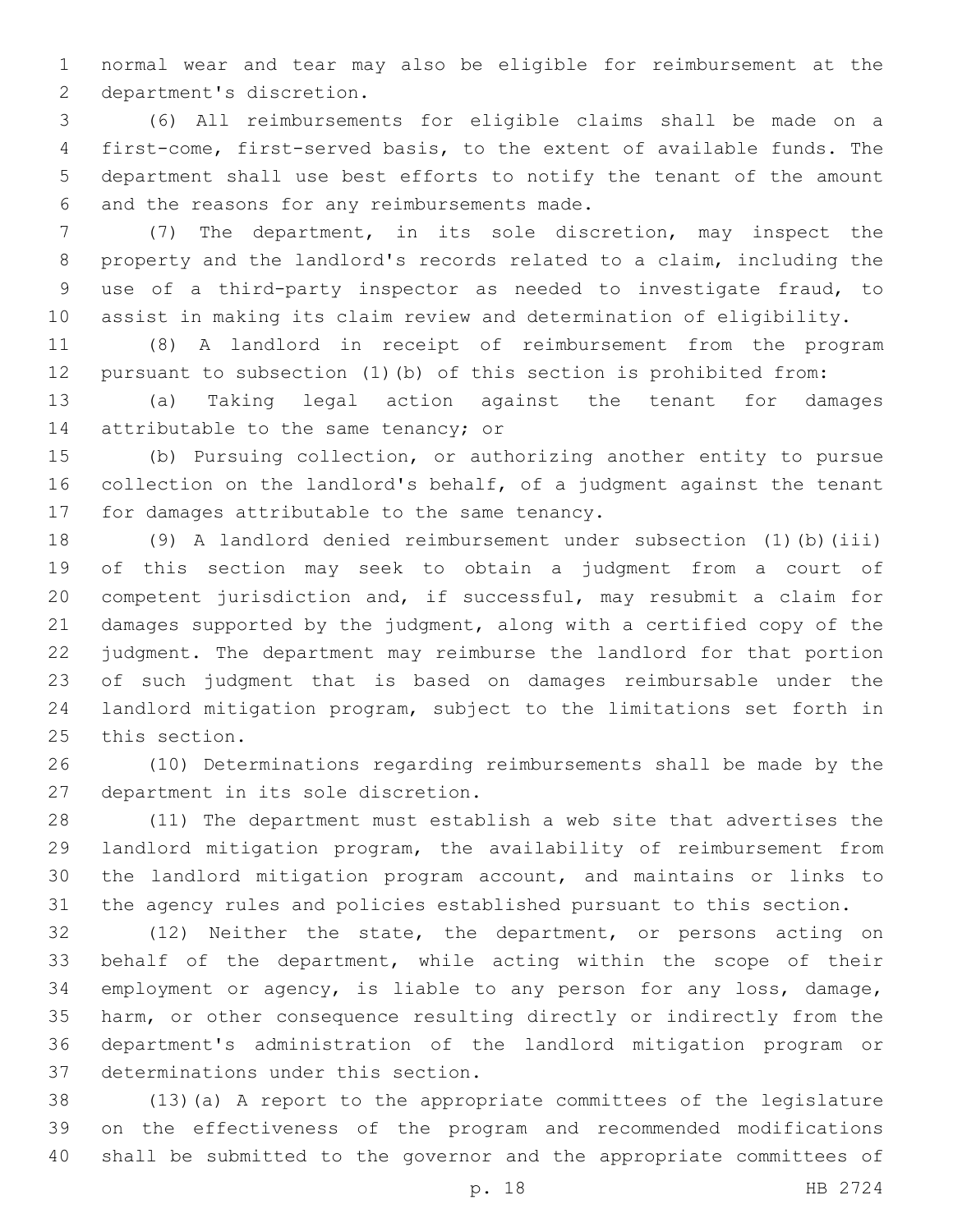the legislature by January 1, 2021. In preparing the report, the department shall convene and solicit input from a group of stakeholders to include representatives of large multifamily housing property owners or managers, small rental housing owners in both rural and urban markets, a representative of tenant advocates, and a 6 representative of the housing authorities.

 (b) The report shall include discussion of the effectiveness of the program as well as the department's recommendations to improve 9 the program, and shall include the following:

 (i) The number of total claims and total amount reimbursed to 11 landlords by the fund;

(ii) Any indices of fraud identified by the department;

 (iii) Any reports by the department regarding inspections 14 authorized by and conducted on behalf of the department;

 (iv) An outline of the process to obtain reimbursement for 16 improvements and for damages from the fund;

 (v) An outline of the process to obtain reimbursement for lost rent due to the rental inspection and tenant screening process, 19 together with the total amount reimbursed for such damages;

 (vi) An evaluation of the feasibility for expanding the use of the mitigation fund to provide up to ninety-day no interest loans to landlords who have not received timely rental payments from a housing authority that is administering section 8 rental assistance;

 (vii) Any other modifications and recommendations made by stakeholders to improve the effectiveness and applicability of the 26 program.

(14) As used in this section:27

 (a) "Housing subsidy program" means a housing voucher as established under 42 U.S.C. Sec. 1437 as of January 1, 2018, or other housing subsidy program including, but not limited to, valid short- term or long-term federal, state, or local government, private nonprofit, or other assistance program in which the tenant's rent is paid either partially by the program and partially by the tenant, or completely by the program directly to the landlord;

 (b) "Low-income" means income that does not exceed eighty percent of the median income for the standard metropolitan statistical area in which the private market rental unit is located; and

 (c) "Private market rental unit" means any unit available for rent that is owned by an individual, corporation, limited liability company, nonprofit housing provider, or other entity structure, but